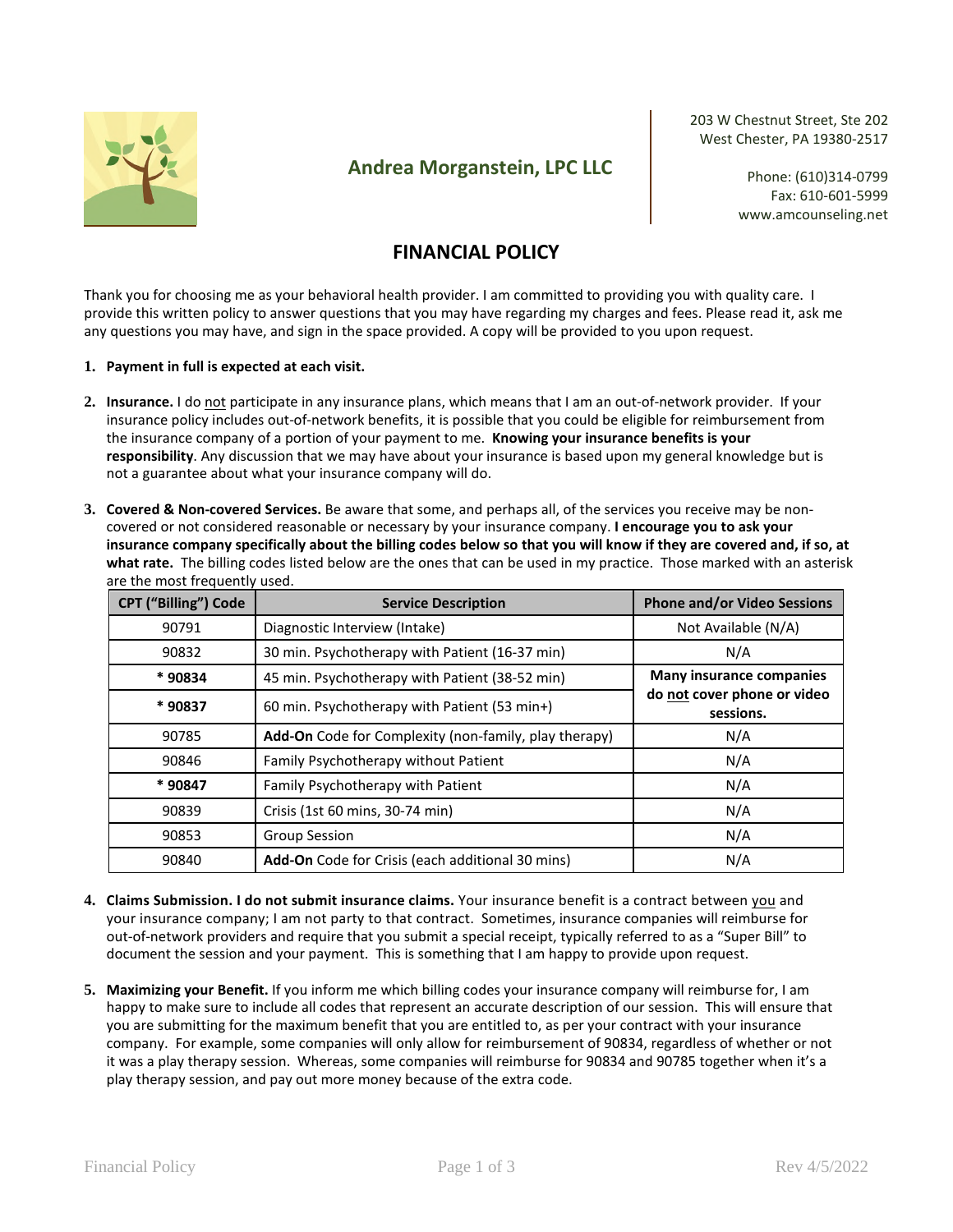- **6. Good Faith Estimate Notice.** You have the right to receive a "Good Faith Estimate" explaining how much your medical care will cost. Under the law, health care providers need to give patients who don't have insurance or who are not using insurance an estimate of the bill for medical items and services. You have the right to receive a Good Faith Estimate for the total expected cost of any non-emergency items or services. This includes related costs like medical tests, prescription drugs, equipment, and hospital fees. Make sure I, your health care provider, give you a Good Faith Estimate in writing at least 1 business day before your medical service or item. You can also ask me, and any other provider you choose, for a Good Faith Estimate before you schedule an item or service. If you receive a bill that is at least \$400 more than your Good Faith Estimate, you can dispute the bill. Make sure to save a copy or picture of your Good Faith Estimate. For questions or more information about your right to a Good Faith Estimate, visit http://www.cms.gov/nosurprises or call me at 610-314-0799.
- **7. Telemental Health.** In addition to offering reimbursement for in-office visits, some insurance companies are starting to offer reimbursement for phone and/or video sessions. I offer these services in special circumstances and only when I think it will be successful clinically. Additionally, as per my licensing requirements, I can only offer these services if you are physically located in the state of Pennsylvania. **If you request a telemental health session, it is your responsibility to know whether your insurance company will reimburse for this service.**
- **8. Missed Payment.** On the rare occasion that you accidentally are unable to provide payment at the time of service, this must be rectified prior to or at the start of the next session. At that time you will be responsible for both the missed payment as well as the payment for the current session.
- **9. Non-payment and Collections.** If your account is over **30** days past due, you will receive a letter stating that you have **14** days to pay your account in full. Partial payments will not be accepted unless otherwise negotiated. Please be aware that if a balance remains unpaid for 60 days, my policy is to refer your account to IC System, a National Collection Agency authorized to credit report all outstanding debts to the four major National Credit Agencies, litigate in a court of law (other legal fees may apply), charge a service fee of \$30, and charge additional collection fees.
- **10. Additional Cost of Collection Services.** Invoices shall be deemed to be accepted by you unless Andrea Morganstein, LPC, LLC is notified in writing within 14 days of the invoice being issued that you dispute the amount of the invoice. In the event of non-payment, Andrea Morganstein, LPC, LLC may in addition to the invoice amount charge:
	- (i) Interest on any outstanding amounts from the due date calculated at the statutory penalty rate of 6%.
	- (ii) Legal and debt collection fees incurred by Andrea Morganstein, LPC, LLC in relation to recovery of outstanding amounts.

If any part of your account with Andrea Morganstein, LPC, LLC falls into arrears then the totality of that account whether or not in arrears shall become immediately due and payable.

**11. Cancellations/Missed appointments.** In addition to the fact that I love my job, it is also how I earn my living. If you provide me with advanced notice that you can't make your session, I will have an opportunity to try to fill the slot with another client. Therefore, I ask that you phone, text, or email (available 24 hours/day) with any cancellations as far in advance as possible. Furthermore, if I am unable to make our appointment for any reason, I will call you ASAP to let you know and reschedule.

**In the case of severe weather, or an emergency** (e.g., car accident, death in family, ER visit), **or sudden contagious illness** (e.g. vomiting, diarrhea) a late cancellation fee will not be charged, but I do request you call ASAP to let me know that you are ok and will not be coming so I won't be awaiting your arrival.

I totally understand that things may come up and you may need to reschedule your appointment from time to time. People get sick, work gets busy, etc. My late cancellation charges are designed to offer some flexibility, detailed in the table below. These charges are your responsibility and billed directly to you. Please help me to serve you better by keeping your regularly scheduled appointment or call 24 hours prior to your appointment.